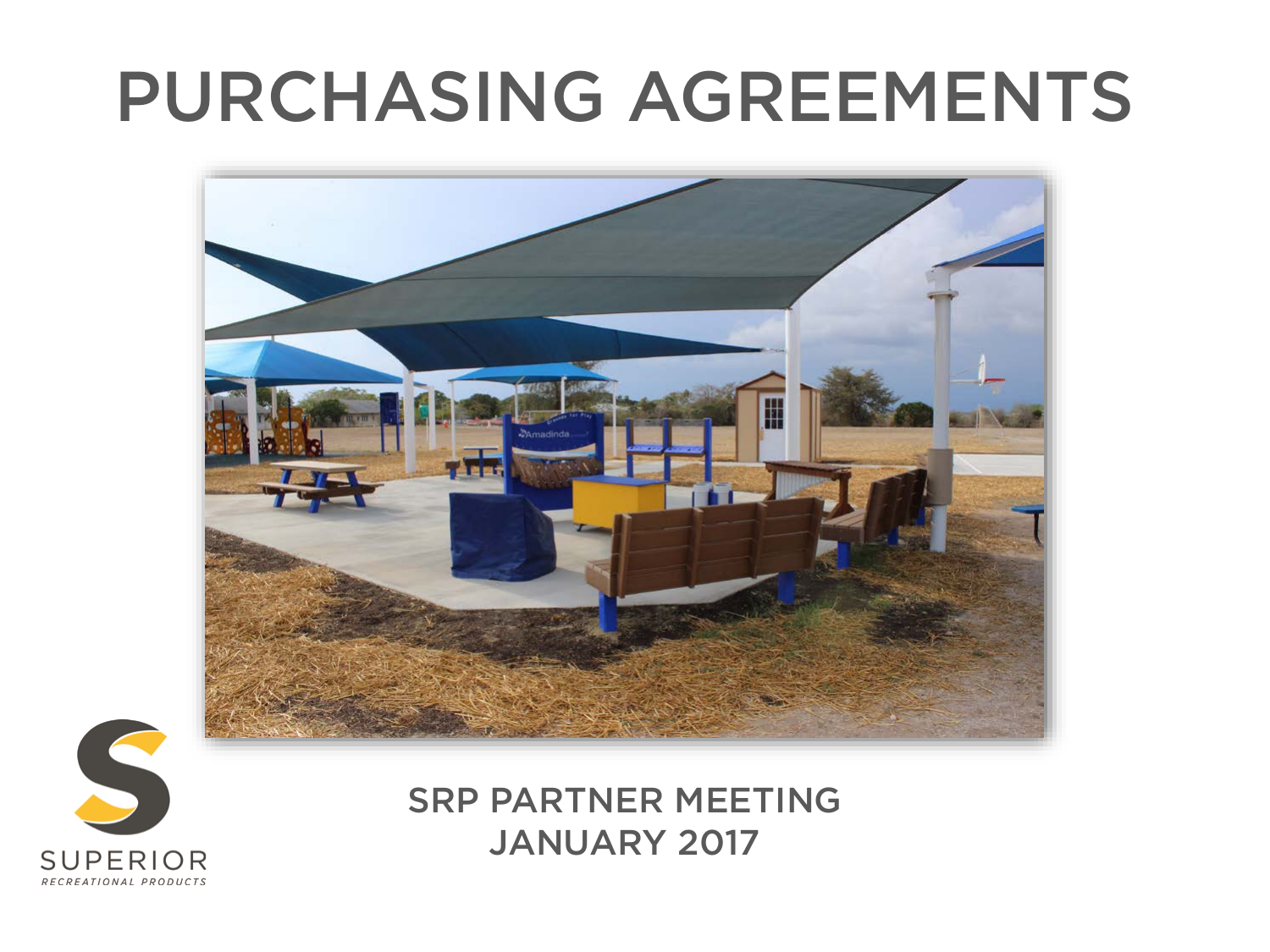## What are Purchasing Alliances?

- State/Local Government Procurement that provides a legal pathway for competitive purchasing by members
- Purchasing Agreements help save the members administrative costs and time in an effort to purchase products/services at competitive prices
- The procurement officers conduct research and surveys, writes technical specifications, conducts pre-bid conferences, and issues bids/proposals and evaluates responses.
- Agreements/Contracts are awarded to vendors with a set discount off of their catalog price *(SRP is at 10% off)*
- A list of SRP's current Agreements is provided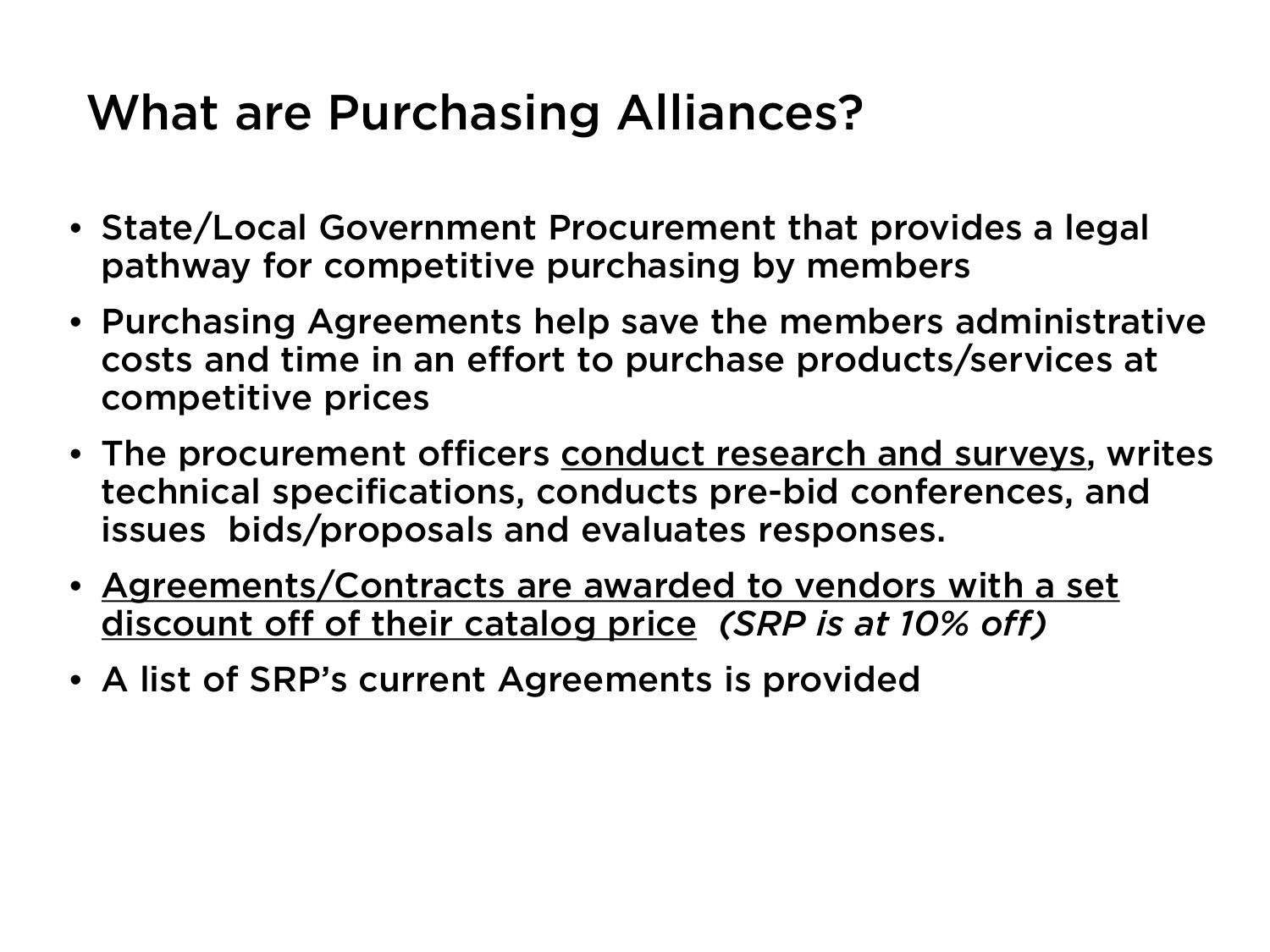## Definitions

Proposer:

Entity submitting a proposal or bid for consideration of award in response to a solicitation

Solicitation:

A request for proposal, Request for bid or a request for competitive sealed bids any method permitted by law for competitive procurement

Solicitation DOES NOT EQUAL a Commitment

Purchase Order (PO):

Approval providing authority to proceed with the negotiated delivery order under contract.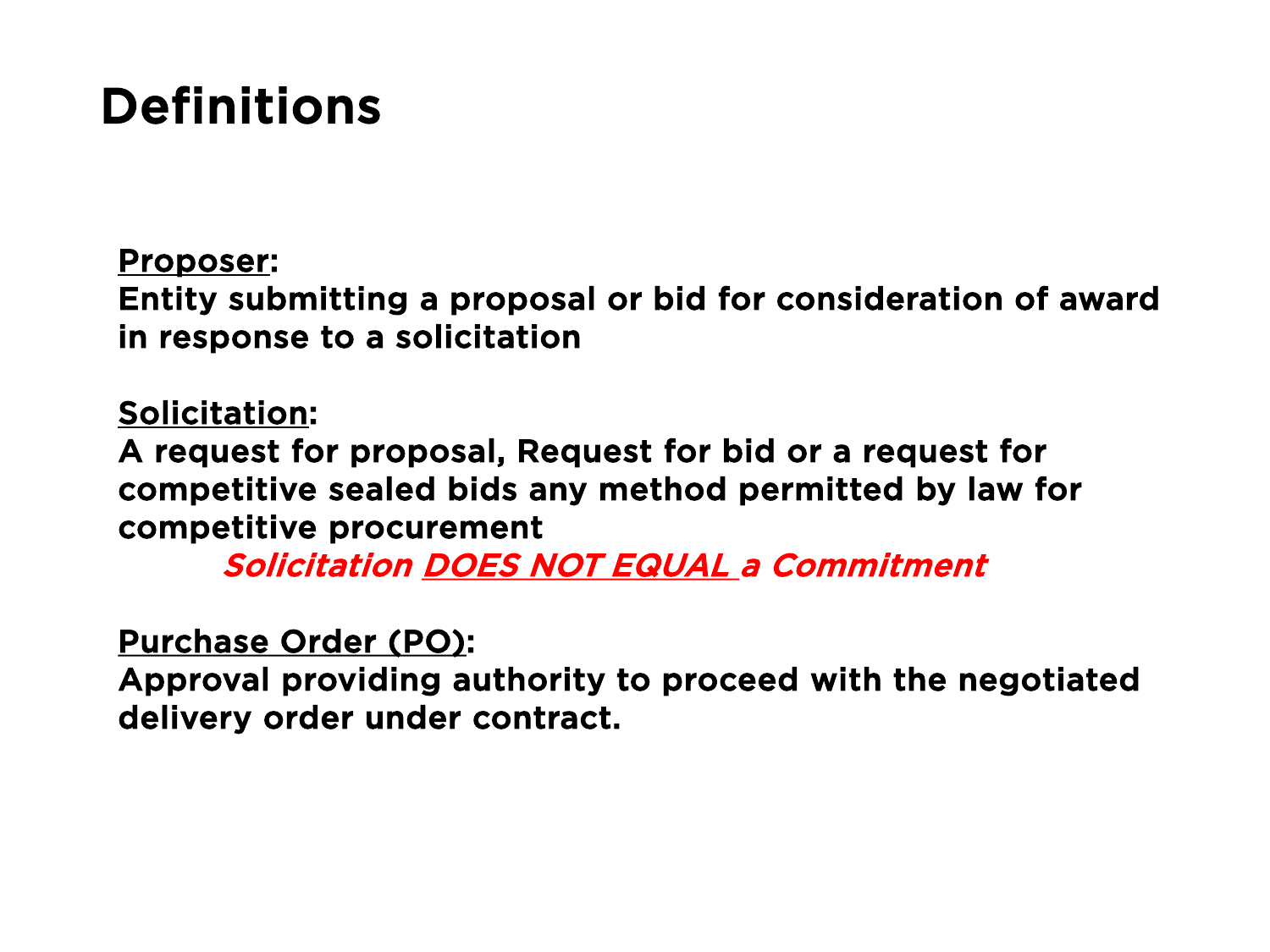#### What entities can purchase through coop purchasing programs?

- Municipalities, Cities, Counties and State Agencies
- K-12 Schools, School Districts, Colleges, Universities
- Councils of Government
- Hospitals and Hospital Districts
- Emergency Medical Services and Services Districts
- Volunteer Fire Departments and Rural Fire Prevention Districts
- Special Law Enforcement Jurisdictions
- Judicial Courts & Districts
- Emergency Communications Districts
- Utility Districts (MUDs, WCIDs, Irrigation, etc.)
- Authorities (Airport, Port, River, Water, Toll Road, etc.)
- Not-for-Profit Corporations [501(c)(3)] providing government functions and services. *Special Requirements for Non-Profit Corporations: Form filled out, have Charter and By-Laws and a letter describing the governmental service(s) that the organization performs.*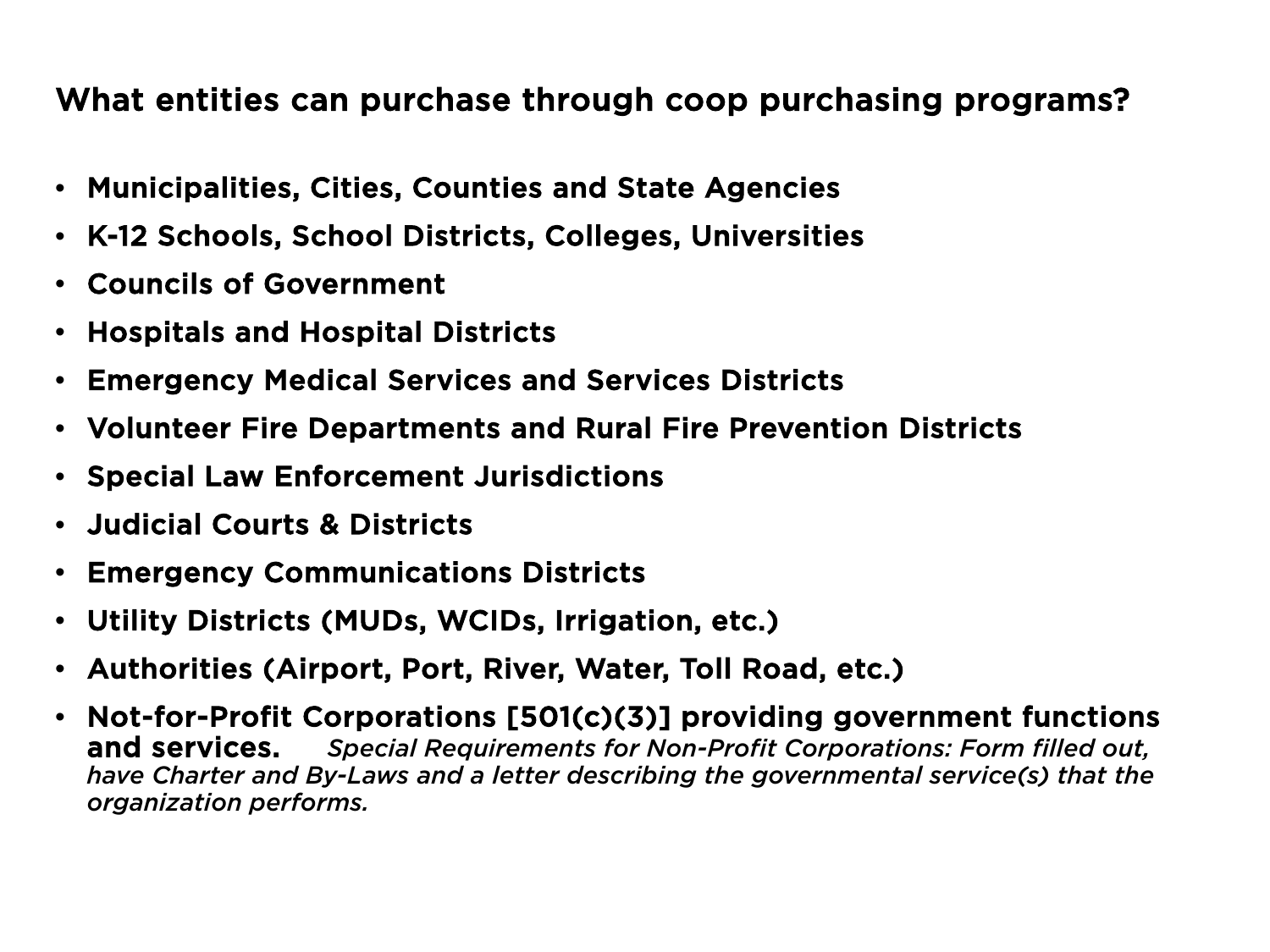## Procurement Programs

#### Vendor Benefits

- Streamline and focus the selling efforts
- Reduce individual bid responses
- Member ability to choose your company
- Increase business opportunities

#### Member Benefits

- Compliance with state procurement requirements
- Competitive pricing
- Reduced procurement cycle
- Saves administrative time and cost
- Vendor selection and choice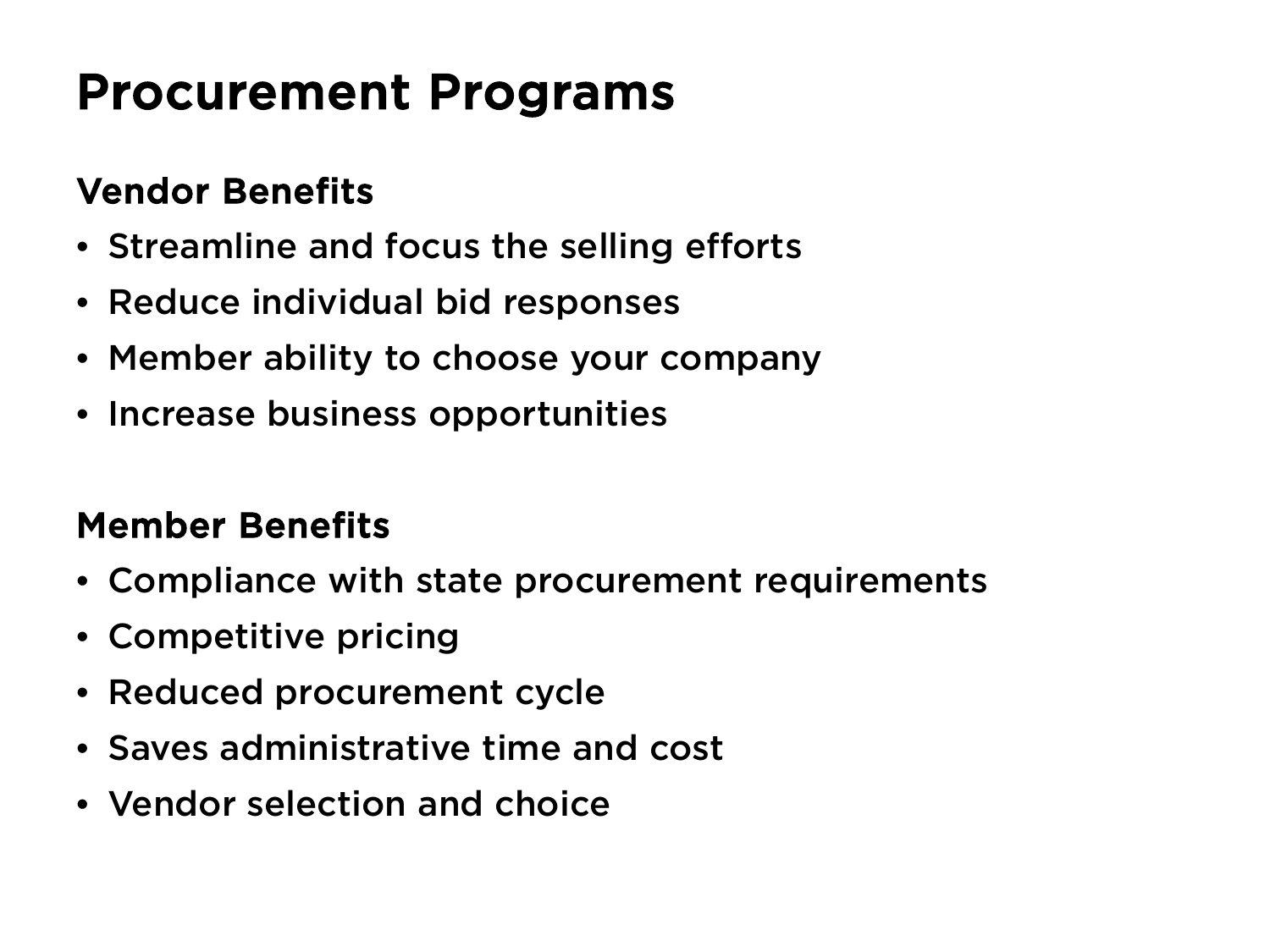

#### Department of Administrative Services (DAS) Master Agreement #6482

- Awarded to Superior International Industries, Inc. Nov. 2016
- Includes all SRP Equipment, Site Amenities, Shade & Shelter
- Products Only
- Multi-State Purchasing Agreement
- Open to SRP Dealers
- 10% discount on all products
- [www.naspovaluepoint.org](http://www.naspovaluepoint.org/)
- Type "Recreation" in search bar
- Contract Documents Available to customers and partners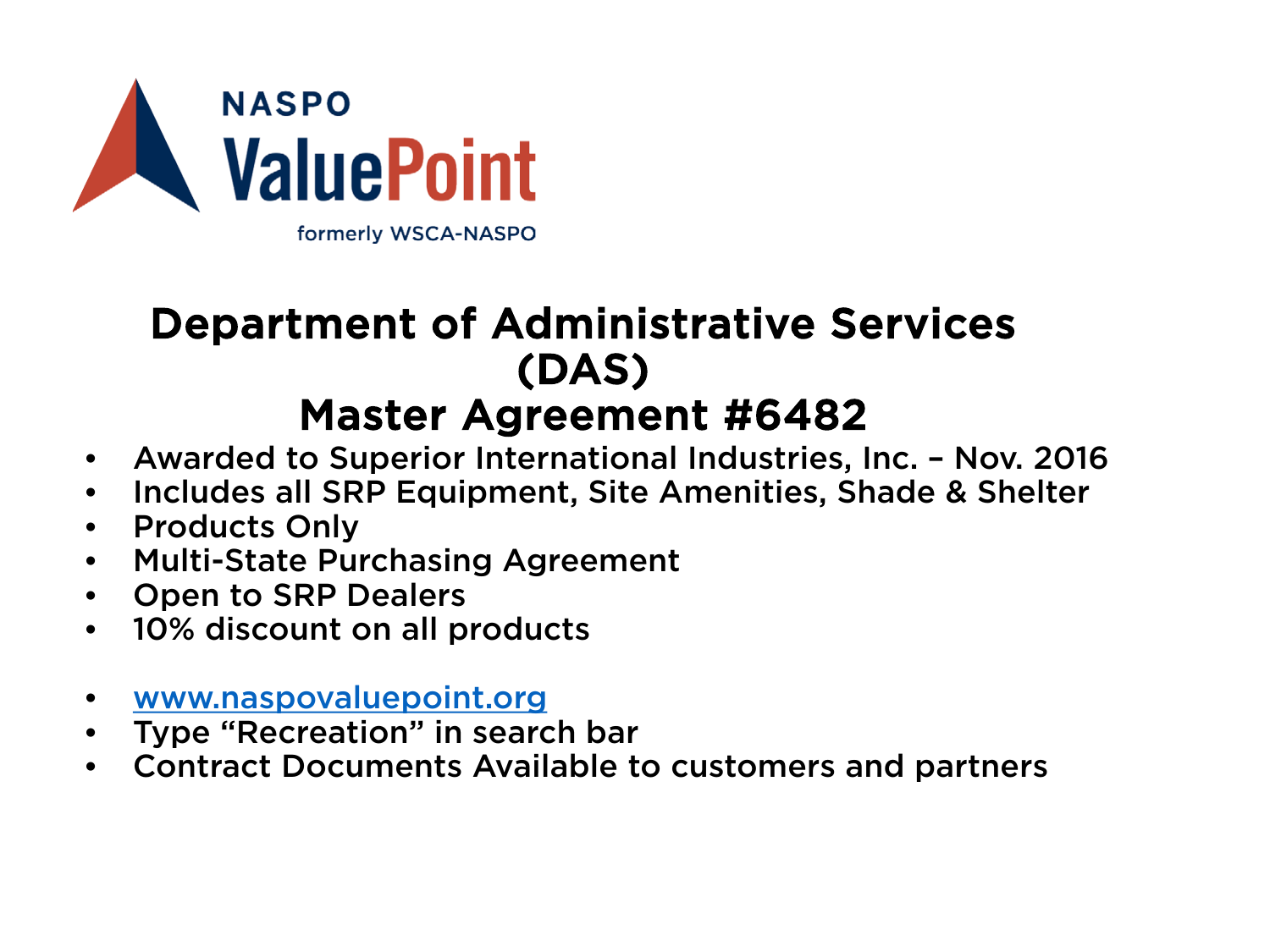

Multi-State Purchasing Agreement

Approved Addendums to Master Agreement State of Oregon State of Montana State of South Dakota State of Utah

Pending Addendums State of New York State of Washington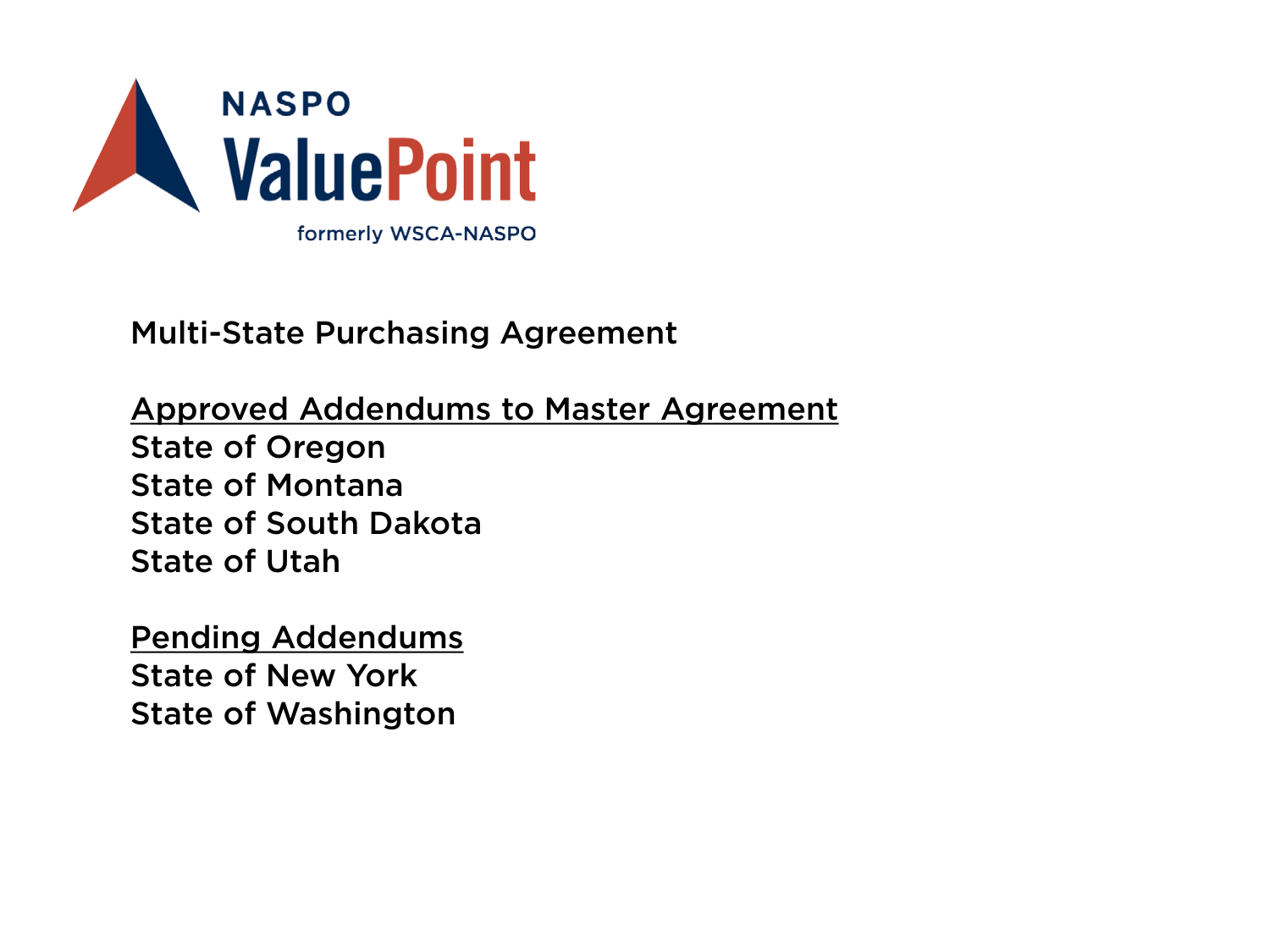

#### National Intergovernmental Purchasing Alliance (National IPA) The Cooperative Purchasing Network (TCPN)



- National Coverage
- Purchase Orders sent directly to SRP and should contain Contract Number R5200
- Partner & Customer can view Contract Documents through website: [www.nationalipa.org](http://www.nationalipa.org/)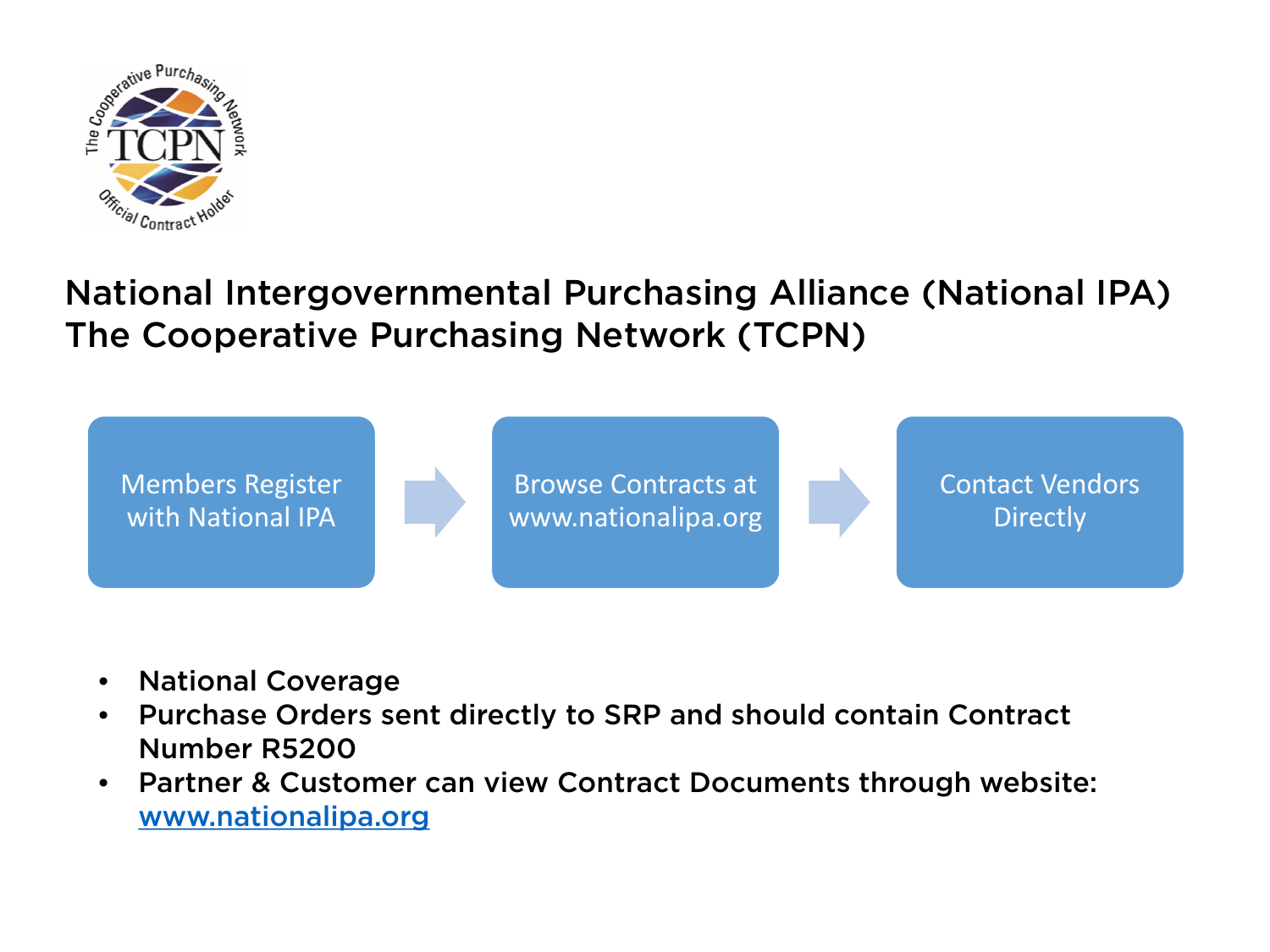

### **What is BuyBoard**

• The BuyBoard is the combination of **The Local Government Purchasing Cooperative**, *Sponsored by* 

*Texas Association of School Boards,* 

*Texas Association of Counties,* 

*Texas Municipal League and* 

*Texas Association of School Administrators*

• The Cooperative provides the legal mechanism utilizing Interlocal Agreements for entities to purchase goods and services jointly.

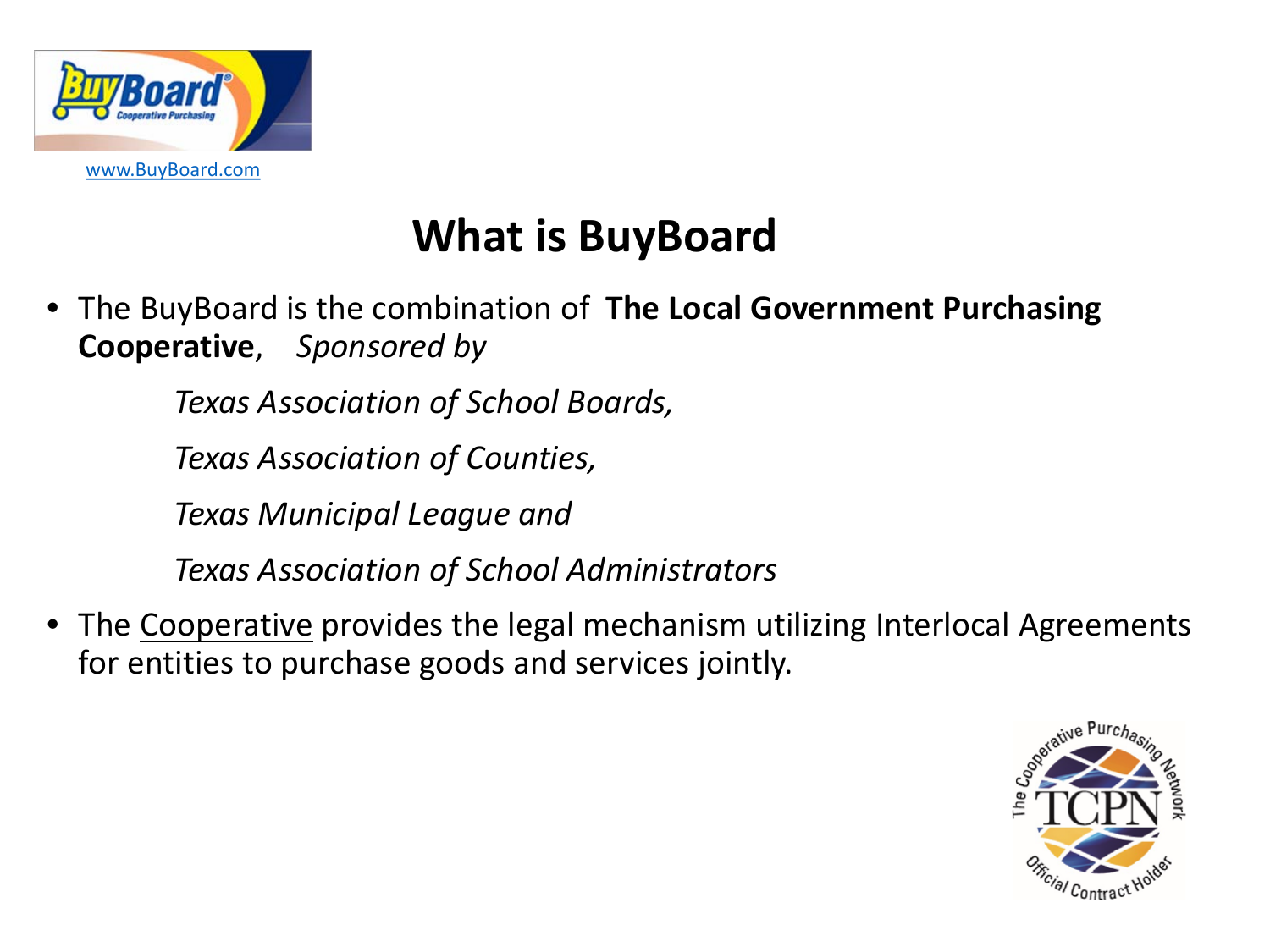

[www.BuyBoard.com](http://www.buyboard.com/)

- Members use the BuyBoard's RFQ feature to request quotes from vendors and to obtain additional price discounts off items in volume.
- Members send their PO directly in to BuyBoard for processing. Members take advantage of the other features of the BuyBoard to keep track of purchases made through the BuyBoard for bid compliance, audit and pricing.
- Search for Superior Recreational Products (left side) and view all product categories available on contract
- There they will also see a description of products that a Vendor is offering on the bid list from their current catalogs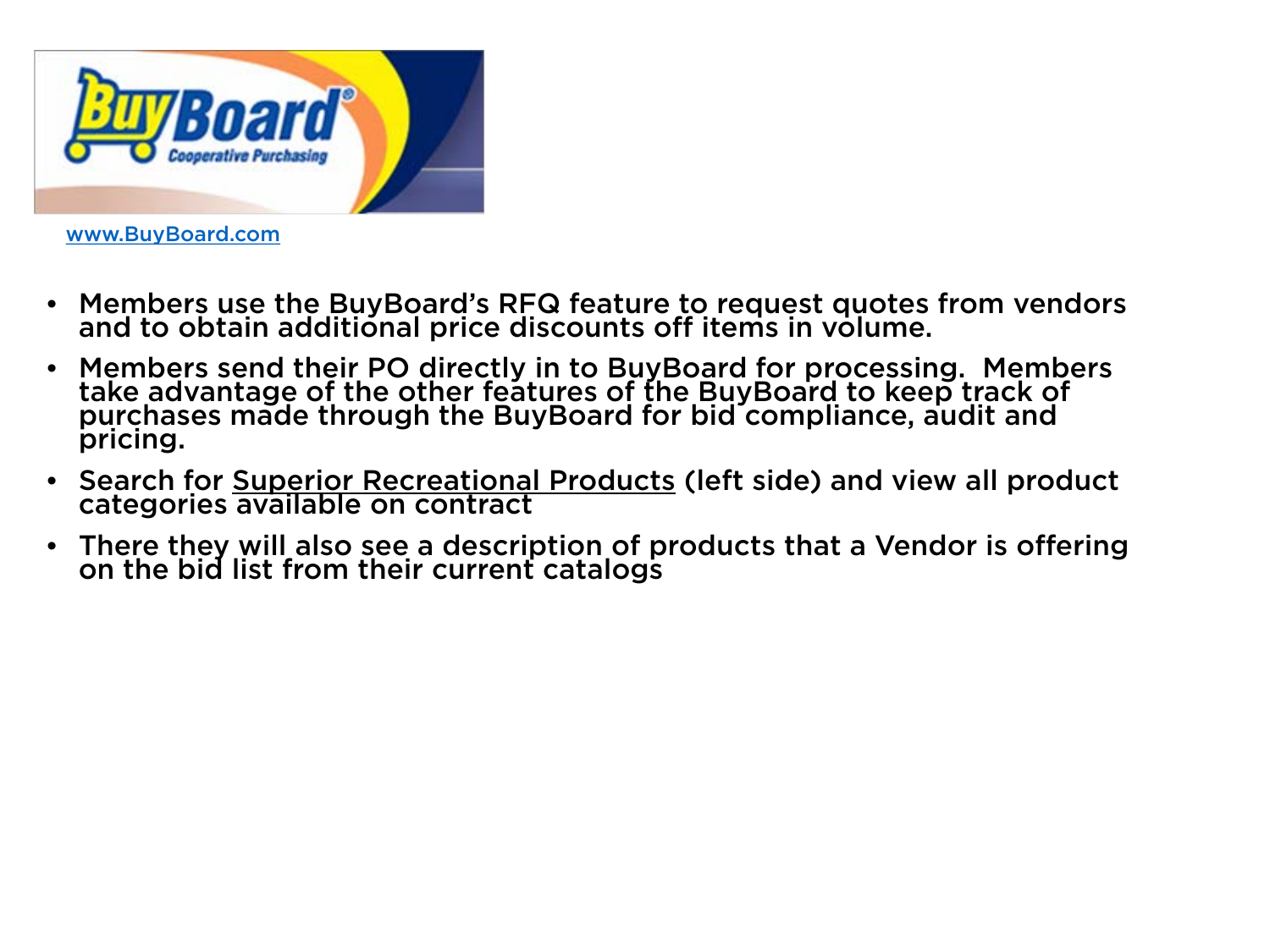

#### The Houston-Galveston Area Council (H GAC)

- Political Subdivision of the State of Texas
- Serving local Governments for more than 30 years
- Est. pursuant to Texas' "Interlocal Cooperation Act"
	- Allows local governments and certain non-profits to use contracts appropriately established by another government entity
- Thousands of Members throughout Texas and Nationwide
- Interlocal Contract is legal document and establishes link between the Member(s) and HGACBuy
- Program Procedures conform to the requirements of Texas' Statutes applicable to competitive bids (IFBs) and competitive proposals (RFPs)
	- Products/Services contracted after subjection to competitive IFB or RFP Process
	- Contracts run for a term of 2 years
	- HGAC does not purchase and does not guarantee any purchase quantities by End Users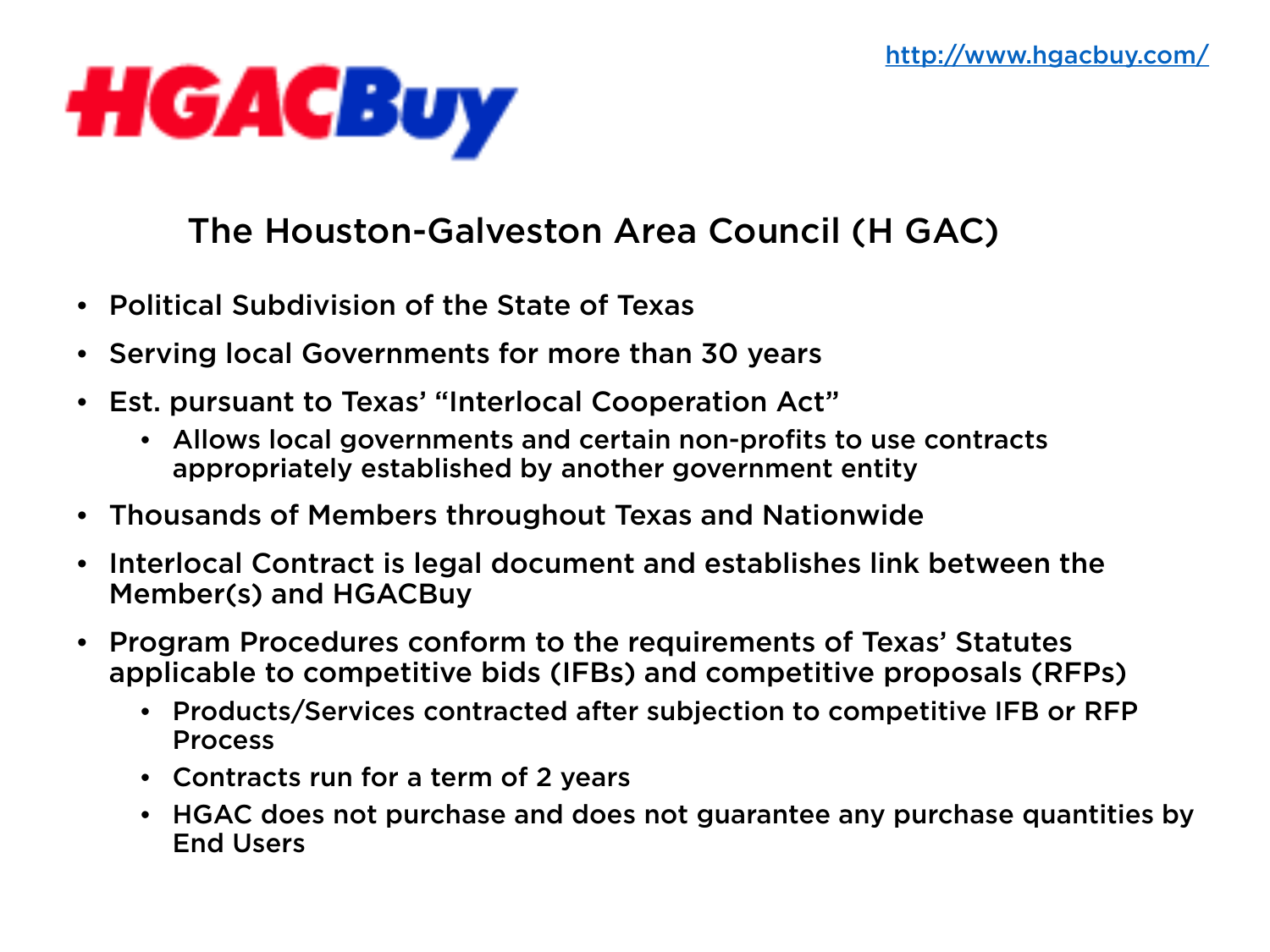

The Houston-Galveston Area Council (H GAC)-Continued…

Condensed List of Georgia End Users Athens-Clarke County, Unified Government of (GA) Chatham Area Transit Authority (GA), Savannah City of East Point Cobb County Board of Commissioners, Marietta Paulding County Board of Commissioners, Dallas

Additional End Users can be found on website. [www.hgacbuy.com/program/endusers/default.aspx](http://www.hgacbuy.com/program/endusers/default.aspx)